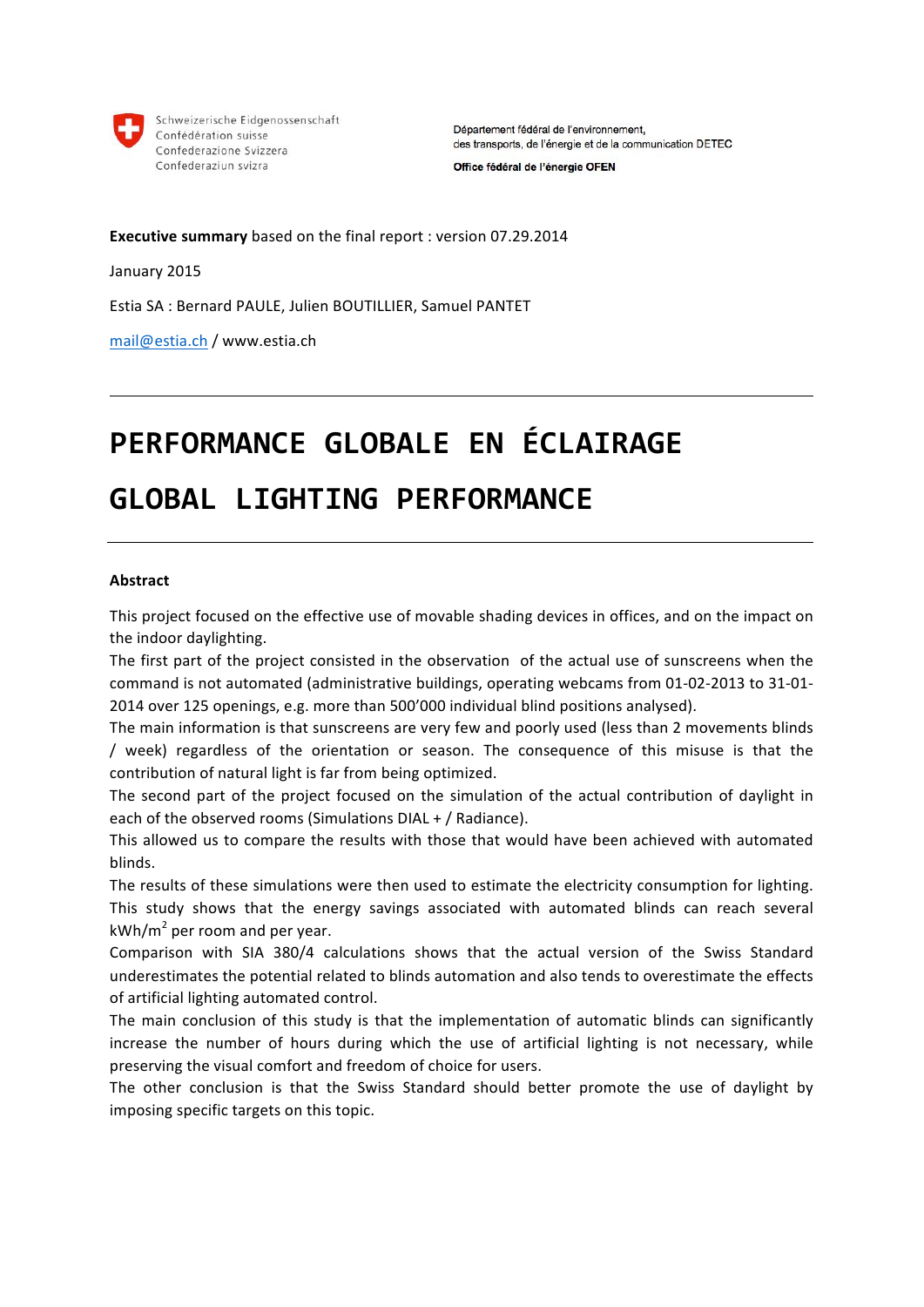## 1. **Context** / Objectives

Solar shading constitutes a major element in the energy performance of a building, both for the thermal balance and for lighting. The users are not always aware of this and will move the shadings for all kinds of reasons, except energy economy. This study will quantify how users handle manually operated shading devices and will show how this behaviour will affect electricity use for lighting when compared to automated operation of the shading devices.

This study is an observation of the solar shading devices (external venetian blinds) of four (4) office buildings in the EPFL Innovation Park area in Ecublens, near Lausanne, Switzerland. The objective is to characterize the use of the blinds when these are not automated and its consequences on the level of natural light in the buildings. The purpose is also to make recommendations for a review of Swiss Standard 380/4 regarding lighting.

The blinds were tracked during a period of one year and are situated on four levels, from the second to the fifth floor, as indicated by the yellow dotted lines on one of the buildings in fig.1.



Figure 1*: Photo of the west façade of building PSE-C on February 5, 2013, covered sky* 

This picture already shows that there is no correlation between the position of the blinds (down or up) and the weather conditions. This building has 58 groups of blinds, only 11 windows show blinds in the 'up' position, while the sky is covered and there is no risk of glare. The blinds are completely down on 7 windows, making the entrance of natural light impossible. Behind 15 windows, the electric lights are on while the blinds are partially or completely down, in the middle of the afternoon of a day in May. In other offices, the lights are not switched on even as the blinds are down.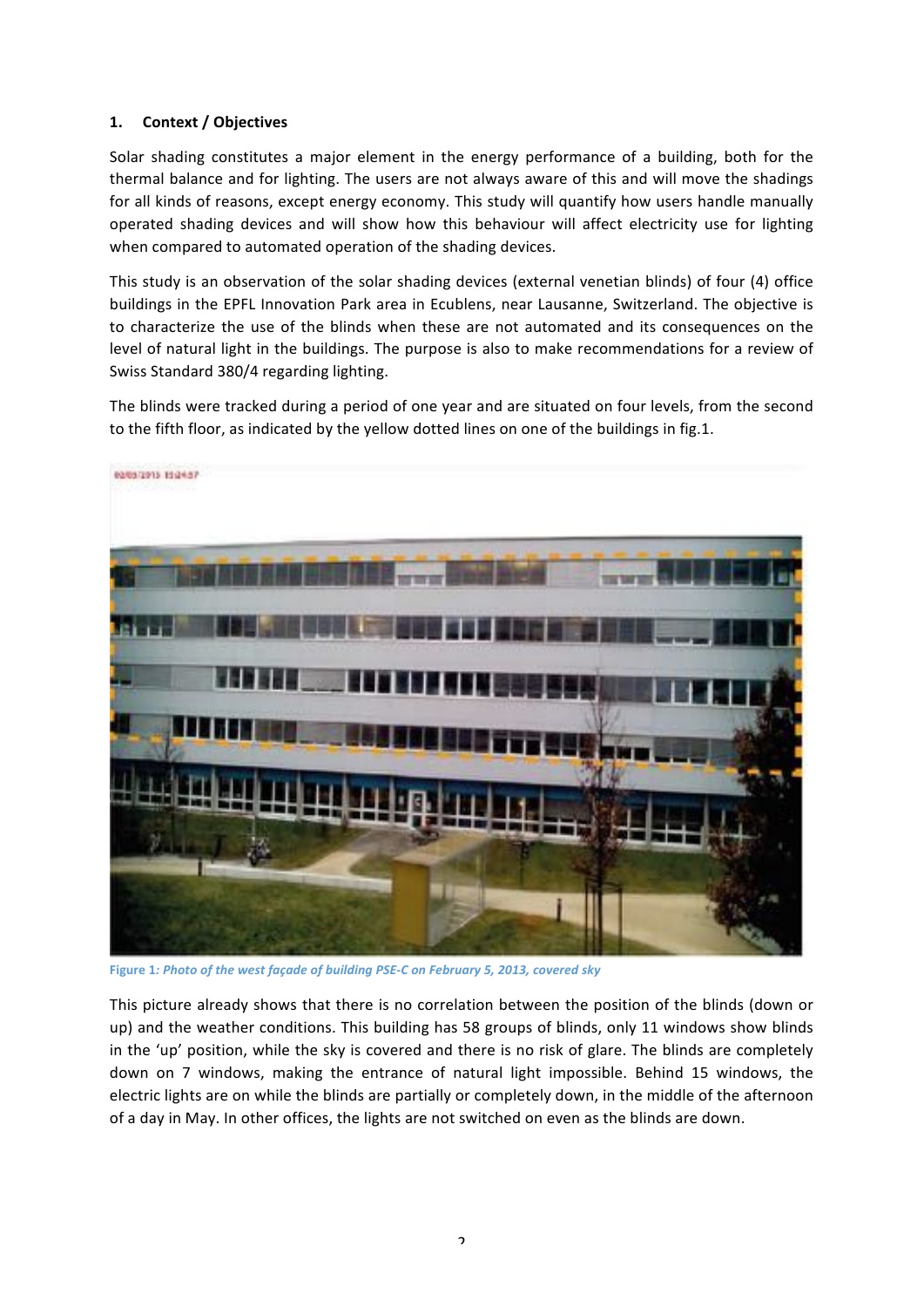# **2. Procedure!&!methodology**

## **2.1 The buildings**

The four buildings are occupied by start-ups of the EPFL (Swiss Federal Institute for Technology, Lausanne). Each building is observed with a webcam, figure 2 indicates their position, one per orientation:

- Building PSE-B, south-oriented façade, 40 groups of external venetian blinds, all manually operated by crank, tracked from building PSE-C.
- Building PSE-D, east-oriented façade, 27 groups of external venetian blinds, motorized but not automated, with switches placed close to the windows. Observed from PSE-C.
- Building PSE-C, west-oriented façade, 58 groups of external venetian blinds, all manually operated by crank, tracked from PSE-D.
- Building QIE, north-oriented facade, observed from PSE-C like the other facades. Given the low number of blind movements and the low solar intensity, these data have not been taken into account.



**Figure 2***: position and direction of webcams* 

#### **2.2 Instruments**

The position of the blinds is recorded and saved every hour by four webcams, full HD Model D-Link DCS2210. The images are subjected to visual analysis to determine at each time the position of the blinds.

#### **2.3 Observations**

Every hour, the covered area of the windows is recorded, in steps of 25% as shown in Figure 4. The tilting angle of the blinds' slats is classified in three (3) categories described in. The testing period ran from February 1, 2013 till January 31, 2014.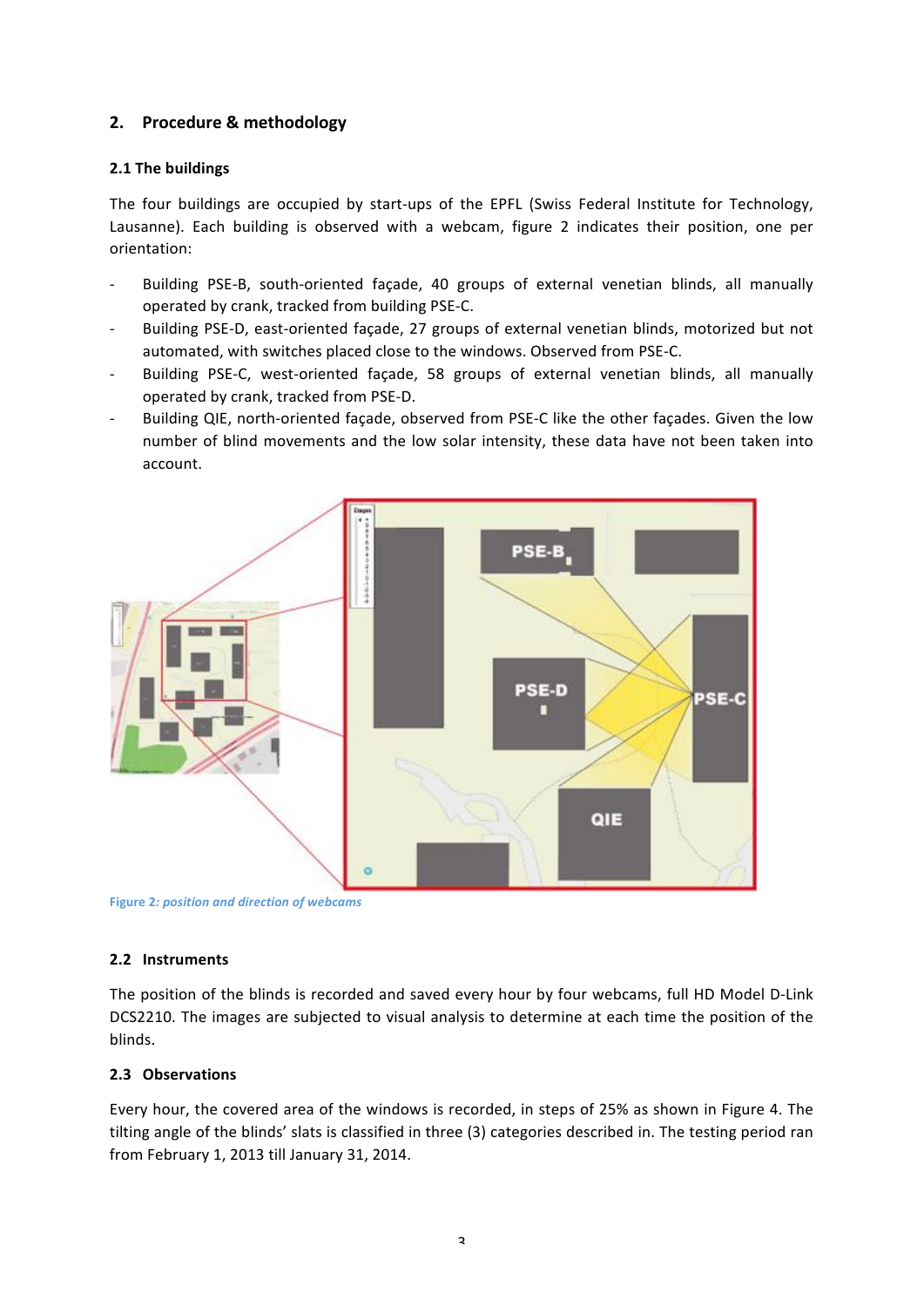

Figure 3: The covered area of the window was recorded and classified in 25% steps.



Figure 4: The tilting angle of the slats was recorded every hour and classified into three categories : 0°, 45° & 90°.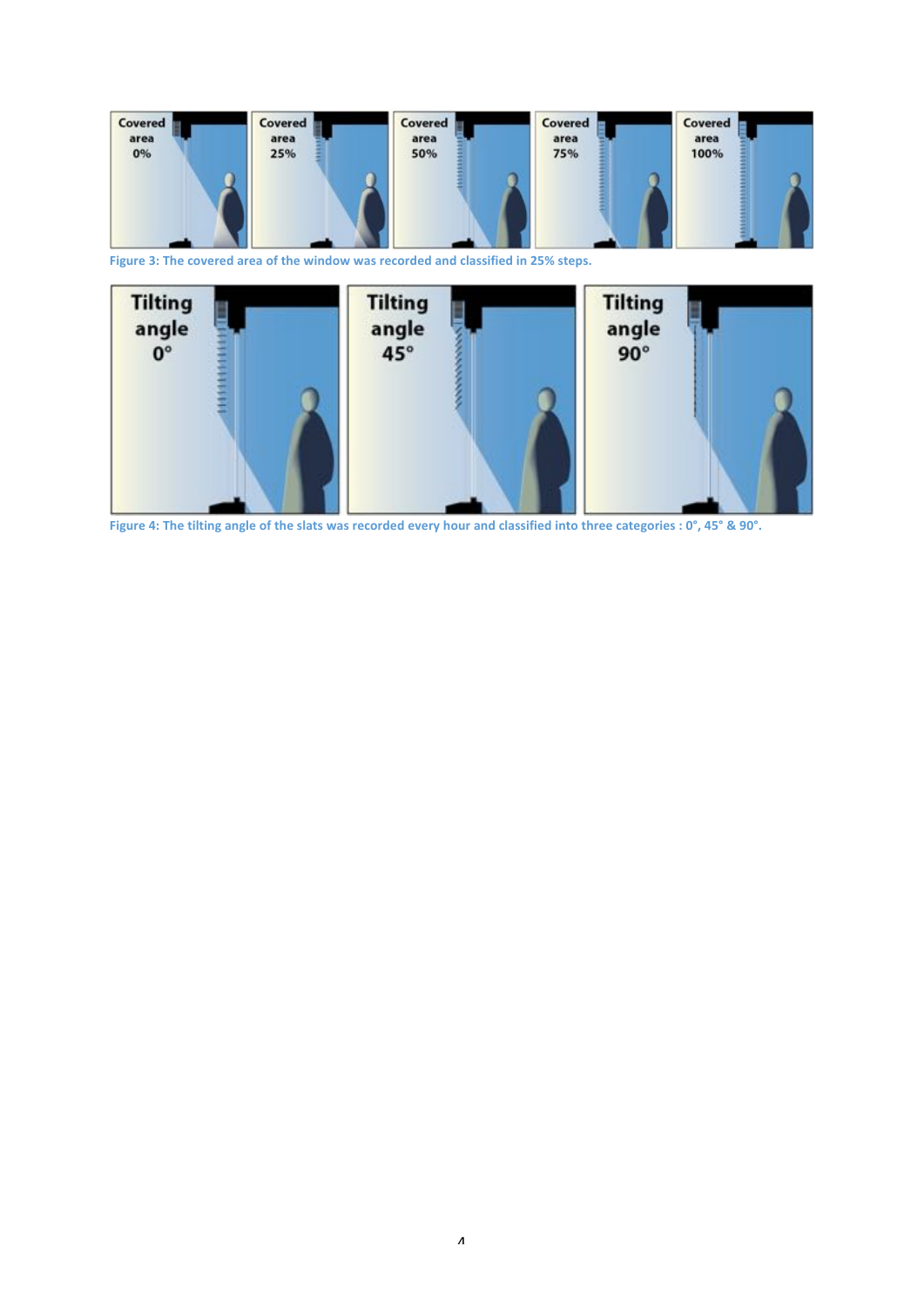## **3.** Results and findings about blinds movements

#### **3.1 Movements recorded**

A blind going 'up' or 'down' is recorded as a 'movement'. A change of slat angle in a given blind position also represents a 'movement'. However, when the slat angle is changed during an 'up' or 'down' action, this is not considered a separate 'movement'.

The table below shows the total number of movements during the 365-day period of observation. The grey areas indicate the number of movements per window (total number of movements divided by the number of windows per façade). As the recording took place every hour, it is possible that some movements may not have been detected. However, it is highly improbable that a user will change the position of a blind twice in one hour, with the blind in exactly the same position the second time. We may therefore consider that the results are relevant.

|                                  | East façade |      | South façade |      | West façade |       |
|----------------------------------|-------------|------|--------------|------|-------------|-------|
| Number of blinds observed        | 27          |      |              | 40   | 58          |       |
| Movements 'up'                   | 990         | 36.7 | 1115         | 27.9 | 1189        | 20.5  |
| Movements 'down'                 | 1062        | 39.3 | 1226         | 30.7 | 1421        | 24.5  |
| Slat angle change                | 365         | 13.5 | 697          | 17.4 | 3505        | 60.4  |
| <b>Total number of movements</b> | 2417        | 89.5 | 3038         | 76.0 | 6115        | 105.4 |
| Number of movements per          | 48.5        | 1.72 | 58.4         | 1.46 | 117.6       | 2.03  |
| week                             |             |      |              |      |             |       |
| Weighted average per week        | 1.74        |      |              |      |             |       |

Table 1: *summary of blind movements during office hours on three façades – grey areas indicate movements per window.* 

Table 2 displays the frequency of the blind movements: the results show the same tendency for all façades, with the south façade conspicuously low: more than half the occupants use the blinds less than once a week!

With only 12% of the occupants who use their blinds once per day (> 4 movements per week) one can only conclude that the occupants are poor managers of their solar control systems.

|         | Frequency of blind movements per week |           |              |             |             |
|---------|---------------------------------------|-----------|--------------|-------------|-------------|
| Façade  | $\leq$ one                            | ≤ two     | $\leq$ three | $\leq$ four | $\geq$ four |
|         | movement                              | movements | movements    | movements   | movements   |
| East    | 37%                                   | 33%       | 15%          | 4%          | 11%         |
| South   | 53%                                   | 23%       | 12%          | 5%          | 7%          |
| West    | 36%                                   | 26%       | 19%          | 3%          | 16%         |
| Average | 41%                                   | 26%       | 16%          | 4%          | 12%         |

Table 2*: average movement frequency per façade, including slat angle changes.* 

#### South orientation, manually operated blinds

As table 2 shows, a total of 3038 movements were recorded over the one-year period for the 40 groups of blinds, including changes of slat angle in a given blind position. That means, on average, 1.46 movements per week and per blind, which is extremely low. Distributed on a per-month basis, we find a low of 3.8 movements per month in May and a high of 9.3 in November.

#### **East orientation, motorized blinds**

A total of 2417 movements was recorded for 27 groups of motorized blinds over the one-year period, including slat angle changes in a given position, which results in an average of 1.72 movements per week and per blind, a very low figure again. The monthly distribution shows a low of 1.7 movements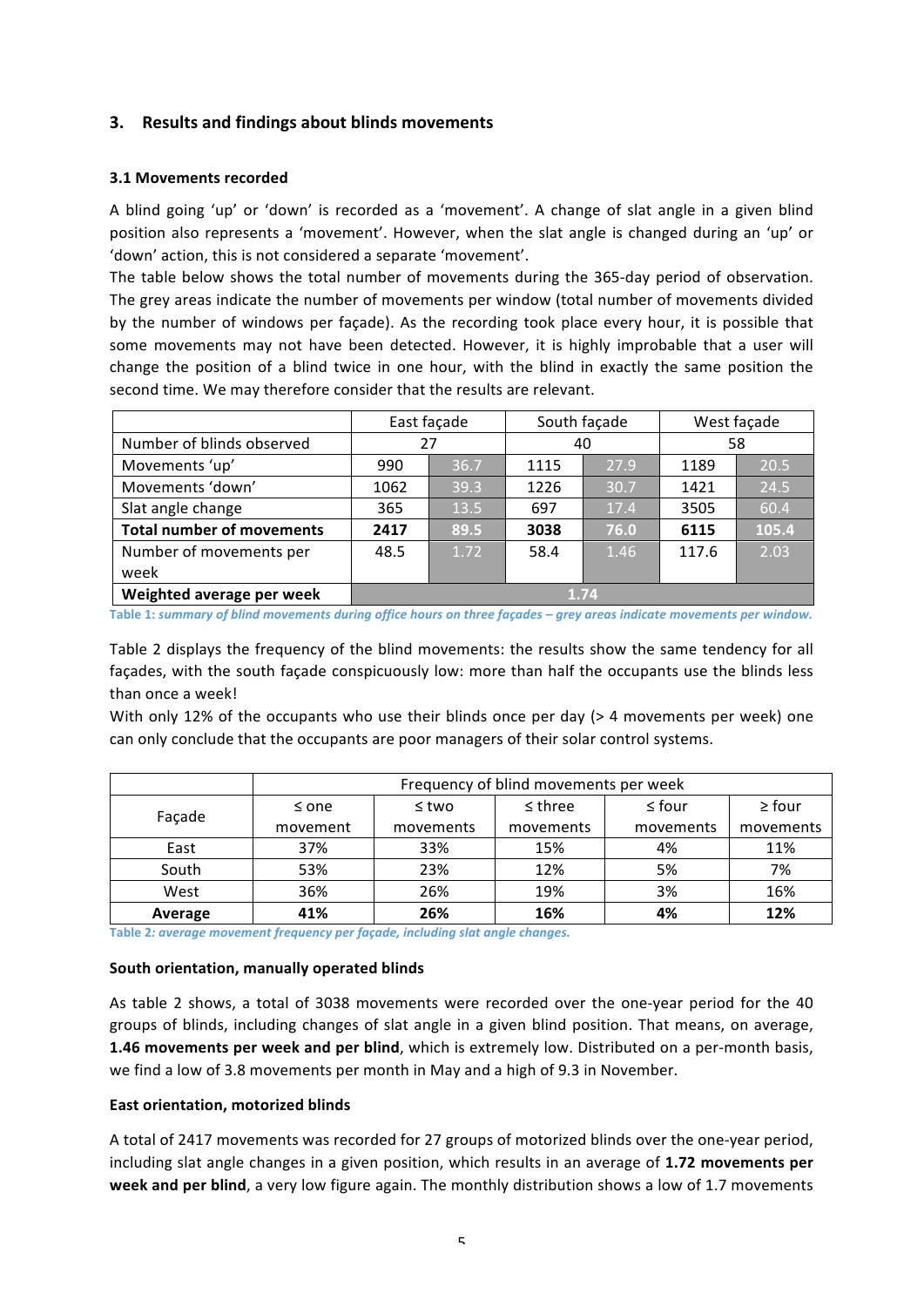per month in December and a high of 14.7 in June. Here, the more intense use during the summer months of June, July and August is clearly visible.

#### **West orientation,!manually!operated!blinds**

A total of 6115 movements was recorded for 58 manually operated groups of blinds over the oneyear period, including slat angle changes in a given position, resulting in an average of 2.03 **movements per week and per blind**, a number marginally higher than for the other façades. As table 2 shows, a large proportion of the movements were for slat angle changes. Again, the monthly averages vary from one month to another, with 3.2 in December and 14 in June.

#### **3.1.1 Movements on a per-day basis**

For the **south** façade (fig. 5), the records show that moving the blinds 'up' primarily happens before 11h and after 17h. Closing the blinds to the 'down-position happens during the day, with a peak at 14h, after the lunch break.

The east façade (fig. 6), which is mainly exposed to the sun in the morning, logically shows a clear tendency to bring the motorized blinds down in the morning, while the 'up' movement in the afternoon is less frequent than one might expect, with slat angle changes spread all over the day.

The west orientation shows the blinds being raised in the morning, in line with the fact that this orientation is not exposed to the sun in the morning (figure 7). In the afternoon, the blinds are brought down, while there is a high frequency of slat angle change, with a peak in the morning between 8h and 9h, probably in an effort to improve the view to the outside.

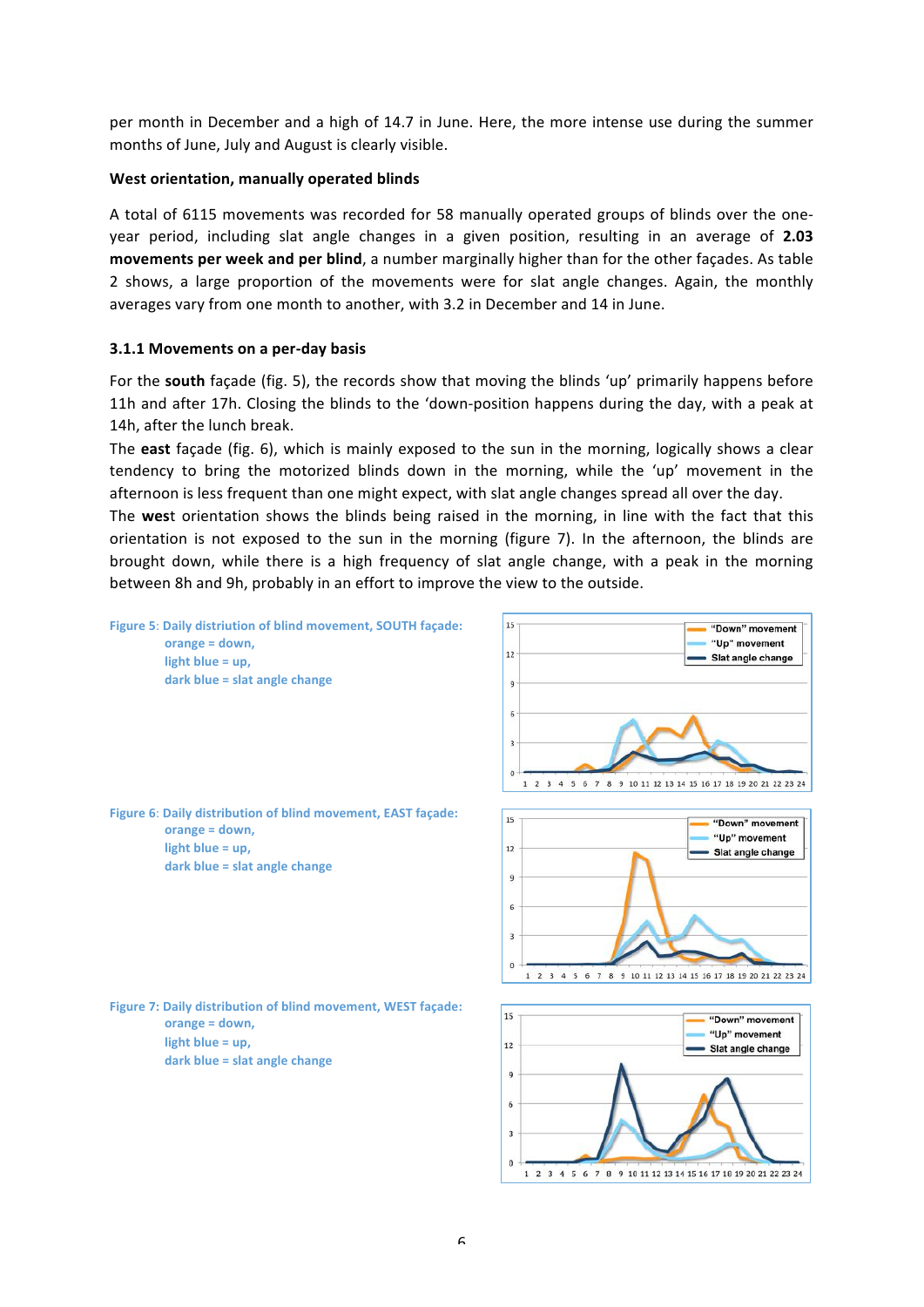# **3.1.2 Percentage of window covered**

Apart from observing the 'up' and 'down' movements of the blinds, we have also looked at the degree of coverage of the glazed surface (fig. 8).

| Facade                    | Winter | Summer | Average |  |
|---------------------------|--------|--------|---------|--|
| East (Motorised)          | 22%    | 48%    | 35%     |  |
| South (Manual)            | 69%    | 78%    | 74%     |  |
| West (Manual)             | 58%    | 55%    | 56%     |  |
| <b>Average</b> (weigthed) | 53%    | 60%    | 57%     |  |

Figure 8*: Percentage of window covered as a function of the façade orientation and the season.* 

On the south façade, an average of 74% of the surface was covered by the blinds. On the west orientation, the number was 56%, while the east side had the lowest percentage (35%) resulting in a weighted average of 57% for all the facades together, leaving 43% of the glazed surface uncovered.

## **3.1.3 Summary!of!findings**

- The number of movements 'up' or 'down' is substantially higher on the **east** façade, most likely because these blinds are motorized and therefore easier to use
- The number of slat angle changes is four times higher on the **west** façade than on the other ones. When the sun is going down on the west side, the slats are moved to avoid direct radiation
- The lowest number of blind movements is on the **south** facade: during most of summer time, the blinds are down and the slats horizontal, blocking the sun all day long
- The total number of blind movements is extremely low: 1.74 times on average, per week and per window. The potential of the blinds is grossly underused.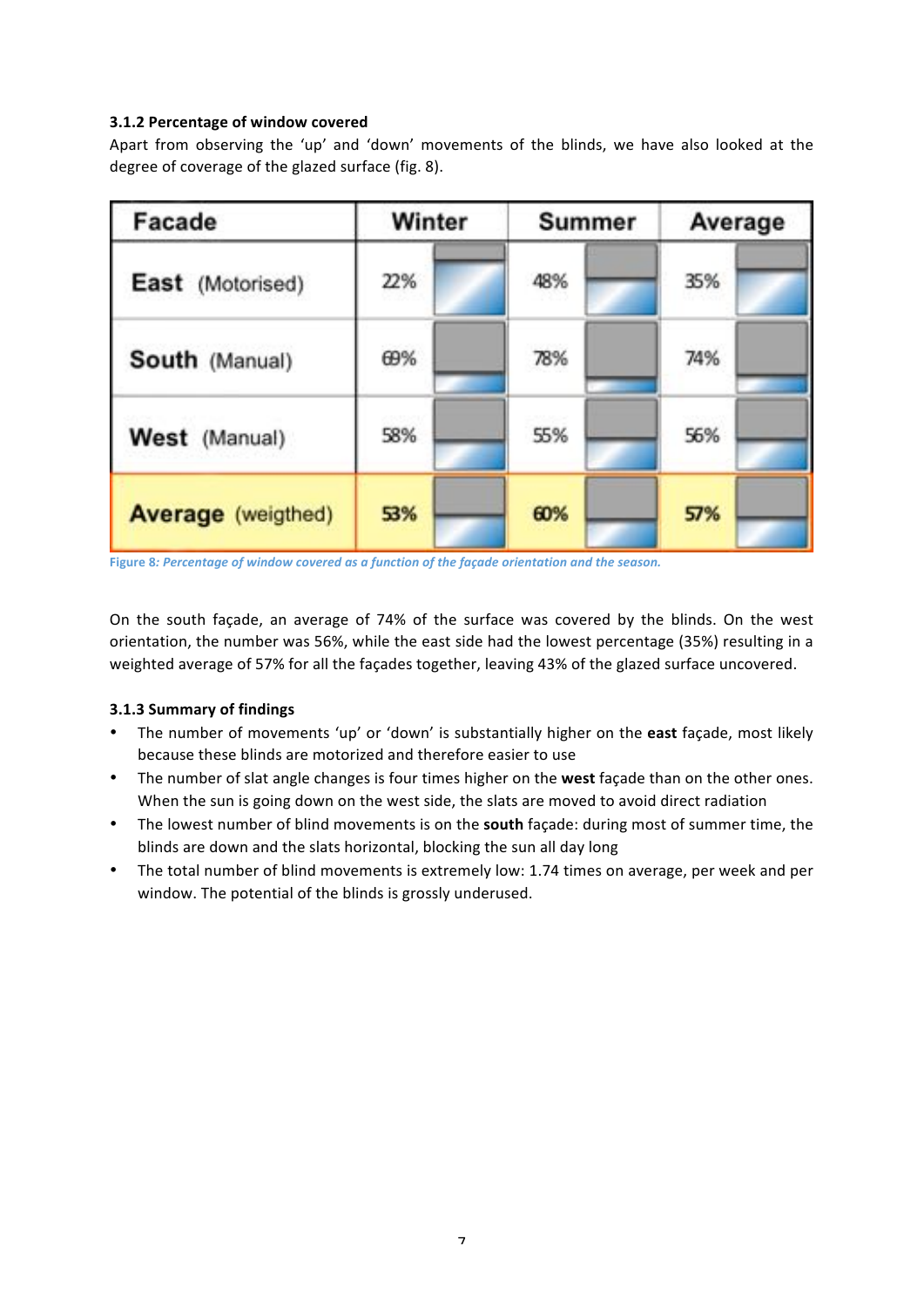# **4.** Contribution to natural daylight in the offices

To evaluate how much natural daylight is brought into the offices, we made simulations, hour by hour and during the complete test year, of the level of natural daylight in each of the rooms, taking into account the blind position and the climatic conditions (from MétéoSuisse station in Pully). The simulations, made with an advanced release of the DIAL+*Lighting* software, based on the calculation engine RADIANCE, targeted 5 points at 0.75m from the floor. To keep the simulation time within limits, the geometry of the slats has been simplified (flat slats with a reflectance factor of 0.3). The results may therefore be somewhat underestimated but the comparison between scenarios remains valid.

Where the level of light is at least 500 lux it will be indicated as Auto<sub>500</sub>, with Auto<sub>150</sub> meaning that the level is at least 150 lux.

## **4.1 South!façade**

Figure 9 shows the natural light distribution in the 40 offices of this façade and at the five points mentioned above, with point 1 being the closest to the window and point 5 the most remote (detailed curves of east and west façades are available in the full report).

Naturally, the locations closer to the window will show the highest percentage of light penetration.

- The highest Auto<sub>500</sub> result of 82%, logically, was recorded on point 1 in Window 5, with 16% in point 5, but this is a window where the blinds were almost always 'up' (no movement).
- At the other end of the range of results, Window 10 shows the lowest natural light contribution, with only 26% Auto<sub>500</sub> in point 1 and 0% in point 5. Logically again, as the blinds on this window were 91% closed on average (18 moves per year or 437 h between moves).



Figure 9: Percentage of the time (7 AM-6 PM), during which daylight contribution ≥ 500 lux on the five reference points, *for each of the 40 south oriented rooms. Each line correspond to a room. Point 1 (left), is located close to the window and point 5 (right) is at the back of the room.*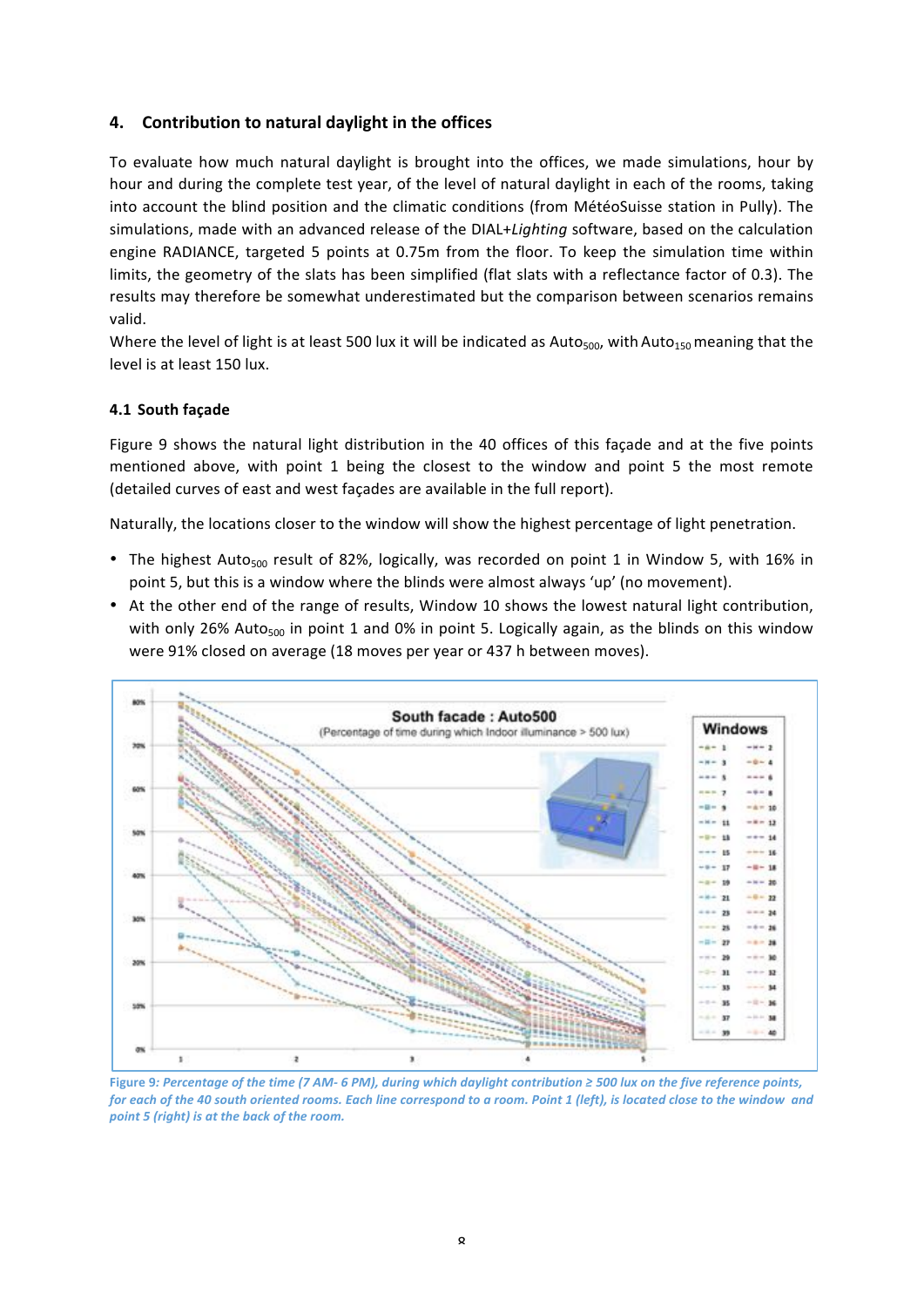# **4.2 East!façade**

The spread of the results of this building is smaller than in the case of the south facade.

- Window n° 1 of the east building shows the highest numbers: in point 1, Auto500 = 79%, in point 5 it is 11%.
- The lowest score in this building is for room n° 23, with Auto500 = 40% in point 1 and Auto500 = 3% in point 5.

# **4.3 West!façade**

- Window West n° 37 shows Auto500 results between 81% and 7%. In this office, the blinds were always in the 'up' position and covered only 0.1% of the glazed surface.
- Office West n° 2 had the lowest numbers, even close to the window (between 3% and 0%), explained by the fact that the blinds were down most of the time (94.4% covered).

# **4.4 Summary of contribution to light levels**

- For the same room, the way the blinds are used is unpredictable and therefore the effective gain in natural light varies a lot.
- The daylight autonomy figures (Auto<sub>500</sub>) show ranges of 3 to 82% for point 1, close to the window, between 1% and 48% in the centre of the room (point 3) and between 0% and 16% in point 5, most remote from the window.
- In any one of the buildings, some users are very 'tolerant', leaving the blinds often in the 'up' position, others are more 'protective', closing the blinds most of the time
- The west façade shows great differences between users, whereas the east façade has the narrowest band of user practice. The motorized operation on the east façade seems to encourage a better use of the natural light potential.

## **4.5 Observing how the users handle artificial light**

Over 100 sets of photos were taken showing at which lux-level the electric lighting was switched on, taking into account the position of the blinds and the Radiance calculations.

It appears that half the users did not switch on the electric lights until illuminance levels in the centre of the room were between 29 and 147 lux, a much lower value than what the norms for office work require: 500 lux. The users do not seem to care much about the ambient light level, especially when they work on computer screens. Without an automatic system to switch on the lights, the real-life threshold for electric lighting (<150 lux) is much lower than the legally required level in offices (500 lux). One conclusion will be that, with an automatic system for switching on the electric lights kicking in at a threshold level of 500 lux, the number of hours with electric lighting will be substantially higher than in the case of manual switch.

## **4.6 Scenarios for automating the blinds**

The second part of the study deals with the comparison of the results if the blinds had been fully automated. It should be reminded that the study **did not focus on the thermal aspects but only on the light issues**. With the DIAL+*Lighting* software, a second run of simulations was done, for every façade, hour per hour and during one year, with each of the two automation systems described below: one based on continuous control, the other based on a reset principle.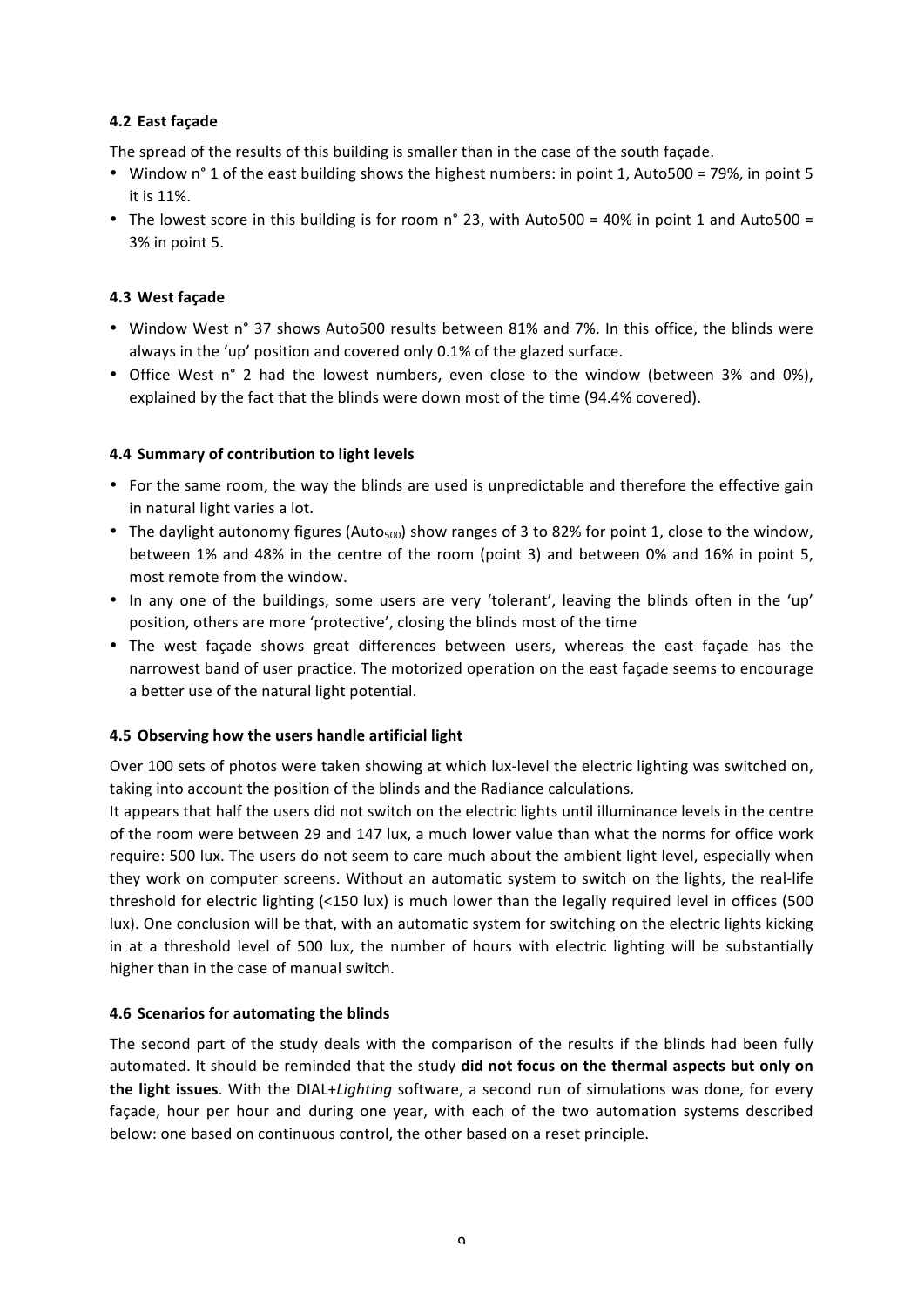#### **4.6.1 Scenario 1: "Continuous"**

In this scenario the blinds will be lowered each time the incident solar radiation reaches 200  $W/m<sup>2</sup>$ during the hourly measurements. In summertime, the blinds will then be lowered 75%, in wintertime 100%. The slat angle will vary with the position of the sun, from 0° to 20° to 25° and 45°. When the sun is absent, the blinds are raised to benefit from diffuse lighting, but a buffer time of one hour is set so that the users are not bothered by too many movements.

#### **4.6.2 Scenario!2:!"Reset"**

In this case, specific blind movements are initiated in the absence of the users, in the morning before work and during lunch break. In § 4.1.3 it was noted that the percentage of coverage is very high. The user seems to lower the blind as soon as he suffers from glare by the sun, but he will not undo this when the sun disappears. Instead, the electric light is possibly switched on. Since this study focuses on energy savings for lighting, we will force the blinds open twice a day which will reduce the area of window coverage and let in more natural light.

**Conditions for glare situations:** The "Reset" scenario does not settle the glare problem insofar as no automatic movement is done when the sun hits the façade. However, at each time step, we calculated the DGP index (Daylight Glare probability) for a typical user located at 1.15 m from the facade. As soon as DGP  $> 0.45$  (which corresponds to a glare situation), we thus assume that the user lowers the blinds. The difference with the "continuous" scenario is that the blinds are not raised when the sun disappears, but only at the next "Reset" command (lunch break or next morning).



#### **4.7 Venetian blinds: comparison of user values with the two scenarios**

*Figure 10: Daylight autonomy profiles for West oriented rooms (500 lux required).* 

- Green line = Maximum observed (blinds almost always opened along the year).

- Orange line = Median values (50% of the users are above, 50% below).

- Red line = Minimum observed (blinds almost always closed along the year).

*f - Dark Blue dashed line = Daylighting autonomy achieved with "Continuous" automated blinds* 

*- Light Blue dashed line = Daylighting autonomy achived with "Reset" automatism* 

5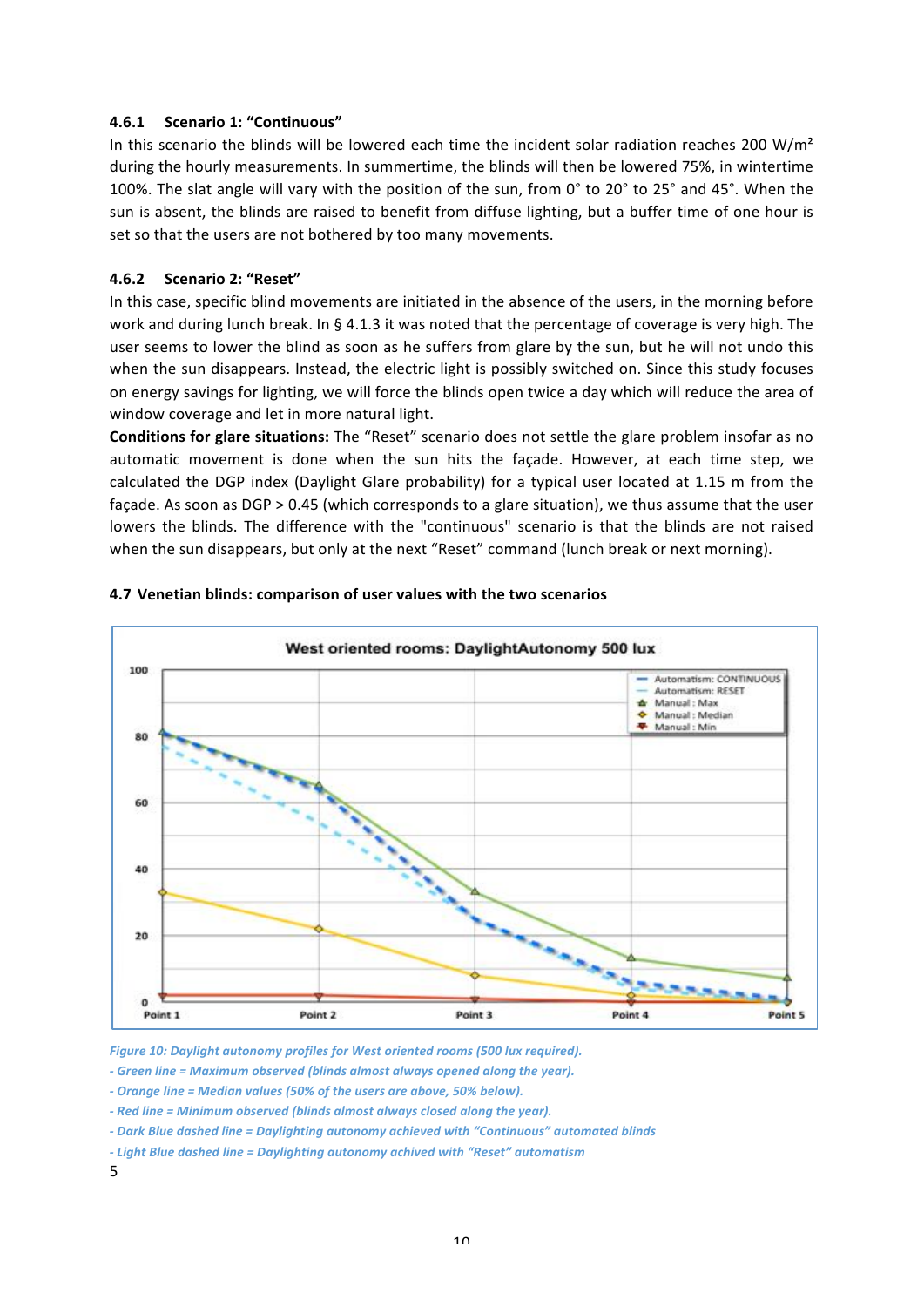## **4.7.1 • For an illumination level of 500 lux**

The daylight autonomy for a level of 500 lux is then calculated and compared between, on the one hand, the 'manual' situation, where the users operate (or not) the blinds, and on the other hand the two scenarios (Continuous and Reset). For each orientation, the maximum, minimum and median 'manual' results are graphically represented and compared. *Figure 10* shows an example of results for west oriented facade. The full report shows all the detailed results of the calculations and measurements in the five points of each room in each of the three façades.

The conclusions can be summarized as follows:

- The automatic control system in the CONTINUOUS scenario gives the best results for maximum daylight autonomy. In the first two measuring points, closest to the window, the results are as good as, or better than, the performance obtained by the most permissive users (Maxi). In the centre of the rooms, the autonomy drops slightly but remains better than the 'median' manual result. In the back of the room (point 5) the results are similar to the median values.
- The automatic system in the RESET scenario has slightly lower performances: in points 1 and 2, the autonomy is about 10% lower, while in the back of the room, the autonomy is similar to the median value.
- Compared with a median user, the CONTINUOUS scenario reduces by 20% the number of hours that the lights are switched on, for an illumination level of 500 lux.
- In the same comparison, the RESET scenario allows a reduction of 17% in the number of hours of switched-on lights.

## **4.7.2** For an illumination level of 150 lux

As we have seen, users often only switch on the lights at levels much lower than the legally required 500 lux. Therefore, we have analysed the situation where the user switches on the lights when the illumination level reaches 150 lux and switches them off when they leave work, at 13 h or at 18 h.

The full report shows these results in detail:

- The two automatic control systems bring significant gains
- Compared to the median value of manual operation, the reduction of the number of hours 'lights switched on' in the CONTINUOUS system is appr. 35%
- Compared to the RESET scenario, the reduction is 27%.

#### **5.1 Study of alternative solar shading systems**

#### **4.8.1 Venetian blinds: influence of the colour of the slats**

Simulations have been made in the CONTINOUS scenario in order to determine the influence of the colour of the slats. The reference case is the existing situation: slats with a measured reflectance factor of  $r = 0.3$ . The simulations have been made for three alternative colours: dark ( $r = 0.1$ ), light colour (r = 0.5) and very light (r = 0.7) and for each of the façades, for the Auto<sub>500</sub> situation. The conclusions are:

- Close to the window, the colour or brightness of the slats has no influence on the amount of natural daylight
- Deep into the room, the influence is weak
- A greater spread is found in the south-oriented building, probably because the slats are more often in the horizontal position (sun is high on south) and the light is more easily reflected inside.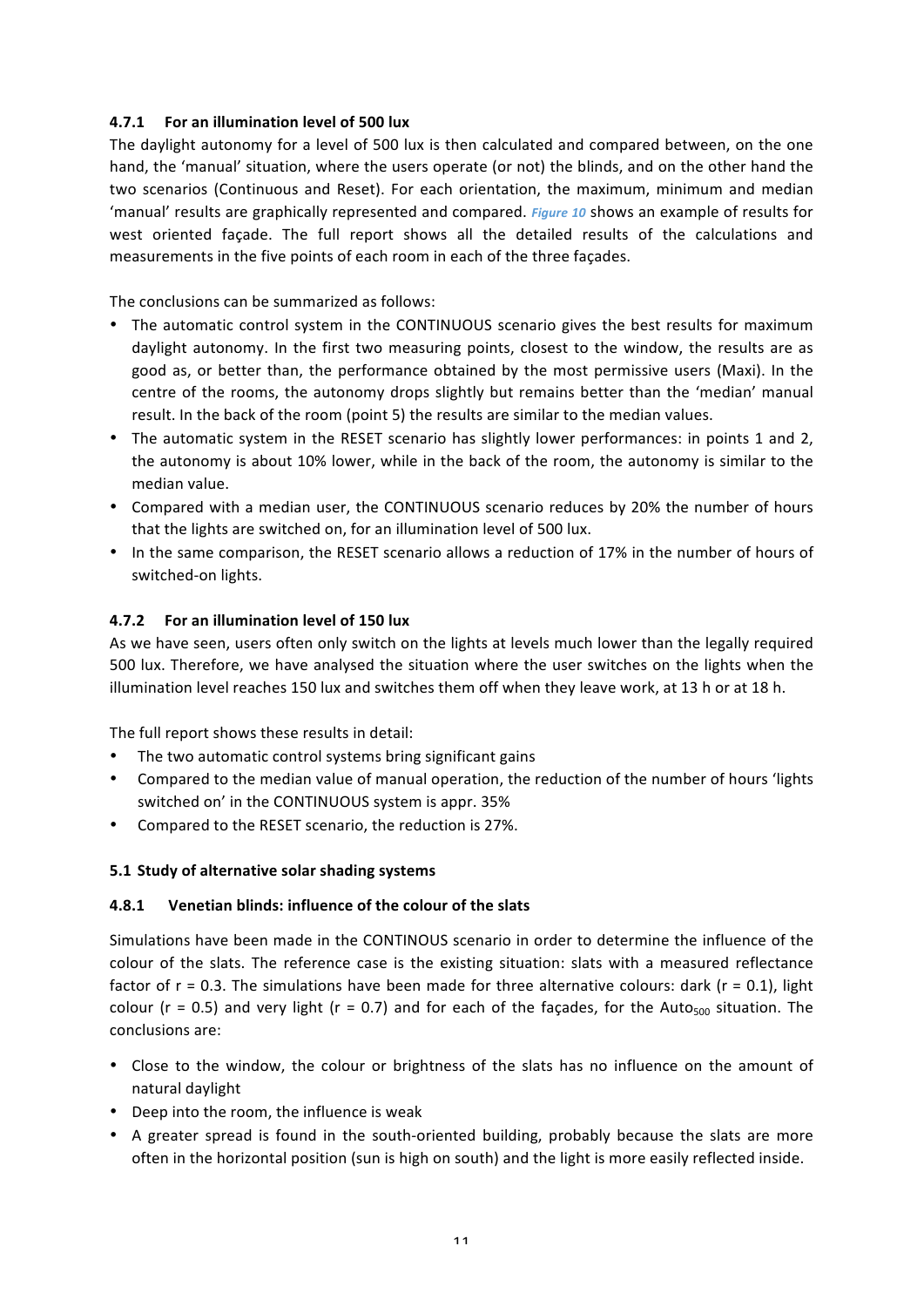## **4.8.2** Solar blinds equipped with solar shading fabrics

Simulations were made for roller blinds with three types of solar control fabrics: fabric 1, a lightcoloured (white-sand, Diffuse transmittance =  $8\%$ , direct transmittance 10%, reflectance 52%), a slightly denser fabric 2 (linen, Diffuse transmittance = 6%, direct transmittance 4%, reflectance 53%) and a grey-white black-out blind, fabric 3 (transmittance 0%, reflectance 43%). For the three façades, the blind movements have been simulated to follow the same 5 scenarios (3 'manual', 2 'automatic') for the Auto $_{500}$  case. The conclusions:

- For the harvesting of natural daylight, the blinds with fabrics systematically show a lower performance than the venetian blinds
- However, the light-coloured fabric 1 comes close to the performance of the venetian blinds, especially for the east and west façades
- Logically, fabric 2 is lagging behind
- The black-out fabric 3 does not perform at all for natural light entrance.

## **4.8.3 Glazing with variable transmittance**

The colour of this type of glazing (e.g. SageGlass) can be adjusted, automatically or manually, to the exterior level of light. The transmittance factor can be reduced to 1%. As an alternative to traditional solar shading, this solution may be of interest for renovation projects of historic buildings or government buildings of great height, where other shading solutions may not be applicable. Each window of this type of glass can have up to three separate and individually adjustable zones, for optimum user comfort. Again, simulations were made for the five cases (manual maxi, median and mini, Continuous and Reset), three orientations, each time for the Auto $_{500}$  requirement. The conclusions are:

- The 2- and 3-zone glazing comes close to the performance of the venetian blinds (Continuous scenario). The gap in the results is mainly due to the transmittance factor of the glass
- The comparison with a glazing with a visible light transmittance of 60% (e.g. Triple glass or double solar control glass) shows that the variable transmission glazing can give results identical with automated venetian blinds
- The one-zone version systematically gives lower results than even the median manual scenario.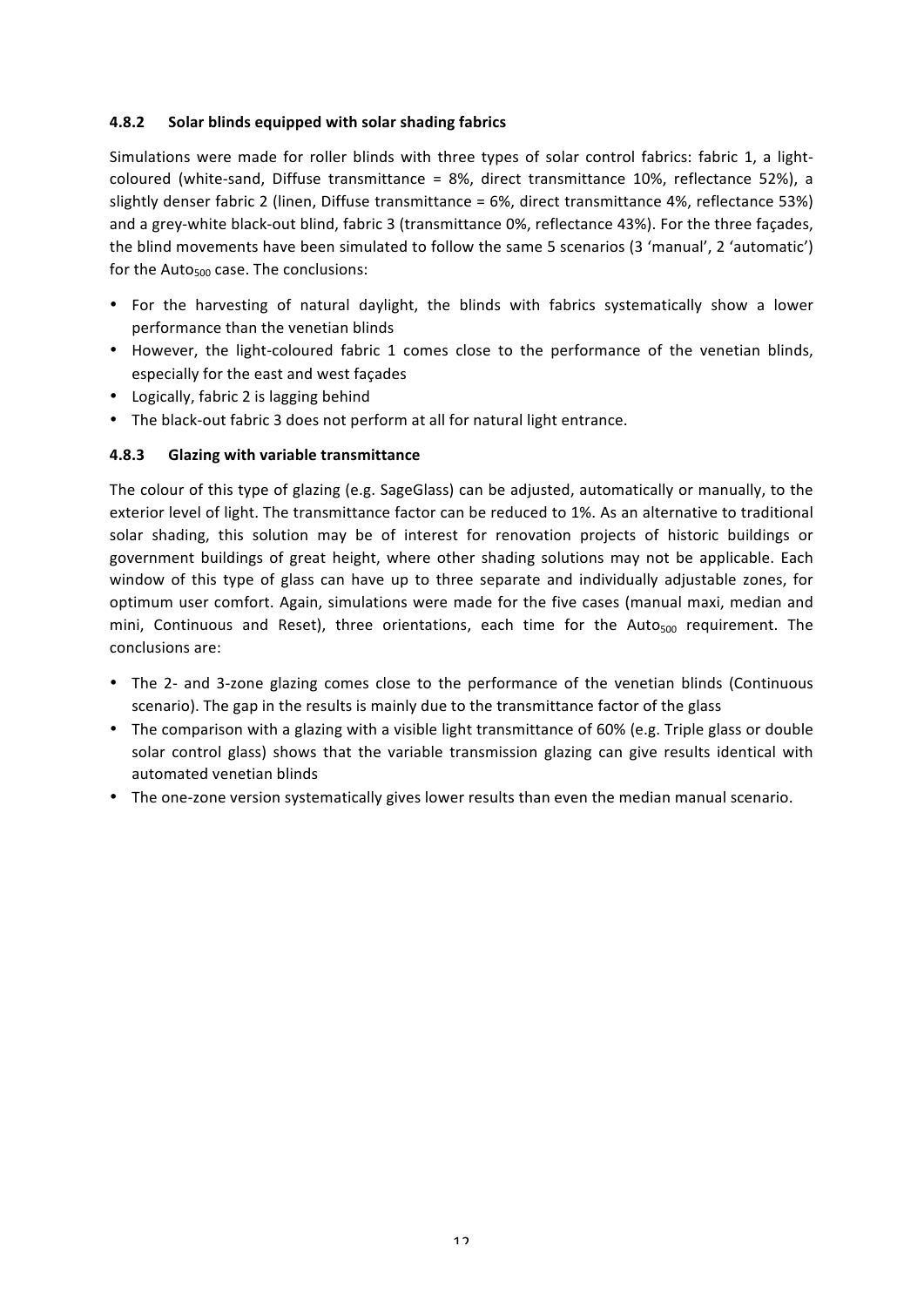# **5. Electricity consumption for lighting**

In this chapter we'll evaluate the consumption of electricity for artificial lighting by comparing the calculation according to Standard 380/4 (Swiss standard) with the simulations made on the basis of the observations.

## **The installation of artificial lighting**

The installed power for a standard office is 13.8  $W/m<sup>2</sup>$  delivered by 4 ceiling grids of 68% yield, each holding two 35W fluorescent lamps of 87 lm/W and an electronic ballast of 3 W.

## **Solar protection levels**

The Swiss SIA standards give a definition of the degree of protection of solar shading blinds (1st, 2nd and 3<sup>rd</sup> degree) depending on the reflectance factor and the operating mode. We have associated these three degrees with:

- Degree 1: motorized with automation
- Degree 2: motorized without automation
- Degree 3: manual blinds (the base case for this study).

## **5.1 Case n° 1: no automation**

The calculation of lighting electricity according to Standard SIA 380/4 shows, for this case, an annual consumption of 34.9  $kWh/m<sup>2</sup>.a$ .

Simulations with a kick-in threshold of 150 lux and switch-off during the breaks show a different picture: 30% less than the Standard suggests, for the scenarios "manual median" (24.5  $kWh/m².a$ instead of 34.9  $kWh/m<sup>2</sup>$ .a, see Figure 11 and Table 1).

We therefore conclude that the standard calculation to the present standard is very pessimistic,

## **5.2 Case n° 2: automation on blinds only**

The blinds are automated, the lighting is manual. The calculation to Standard SIA 380/4, in protection degree 1, shows an annual power consumption of 29.7  $kWh/m<sup>2</sup>.a$ . Otherwise stated, a simple automated system already allows a reduction of energy consumption of up to 15% (29.7 compared to  $34.9$  kWh/m<sup>2</sup>.a).

Our simulations according to the year-long observations, however, show substantially higher number: in the CONTINUOUS scenario, we show a 47% saving (15.8 instead of 34.9 kWh/m<sup>2</sup>.a, see Figure 11 and Table 1).

 $\triangleright$  This means that the Standard is extremely pessimistic.

## **5.3 Case n° 3: automation on lighting: automatic on/off**

The SIA 380/4 calculation results in a power consumption of 27.6  $kWh/m<sup>2</sup>.a$ , a reduction of 21% (compared to 39.4) just by installing a simple on/off automated system. If we assume that such a system will switch on the lights as soon as the illuminance drops below 500 lux, the power consumption will be the complement of the  $Aut_{500}$  autonomy hours above 500 lux, referred to earlier.

Here we find that the simulations show a higher electricity use than SIA 380/4 suggests, (33.3 instead of 27.6 kWh/m<sup>2</sup>.a, see Figure 11 and Table 1).

 $\triangleright$  Here, the standards clearly are too optimistic.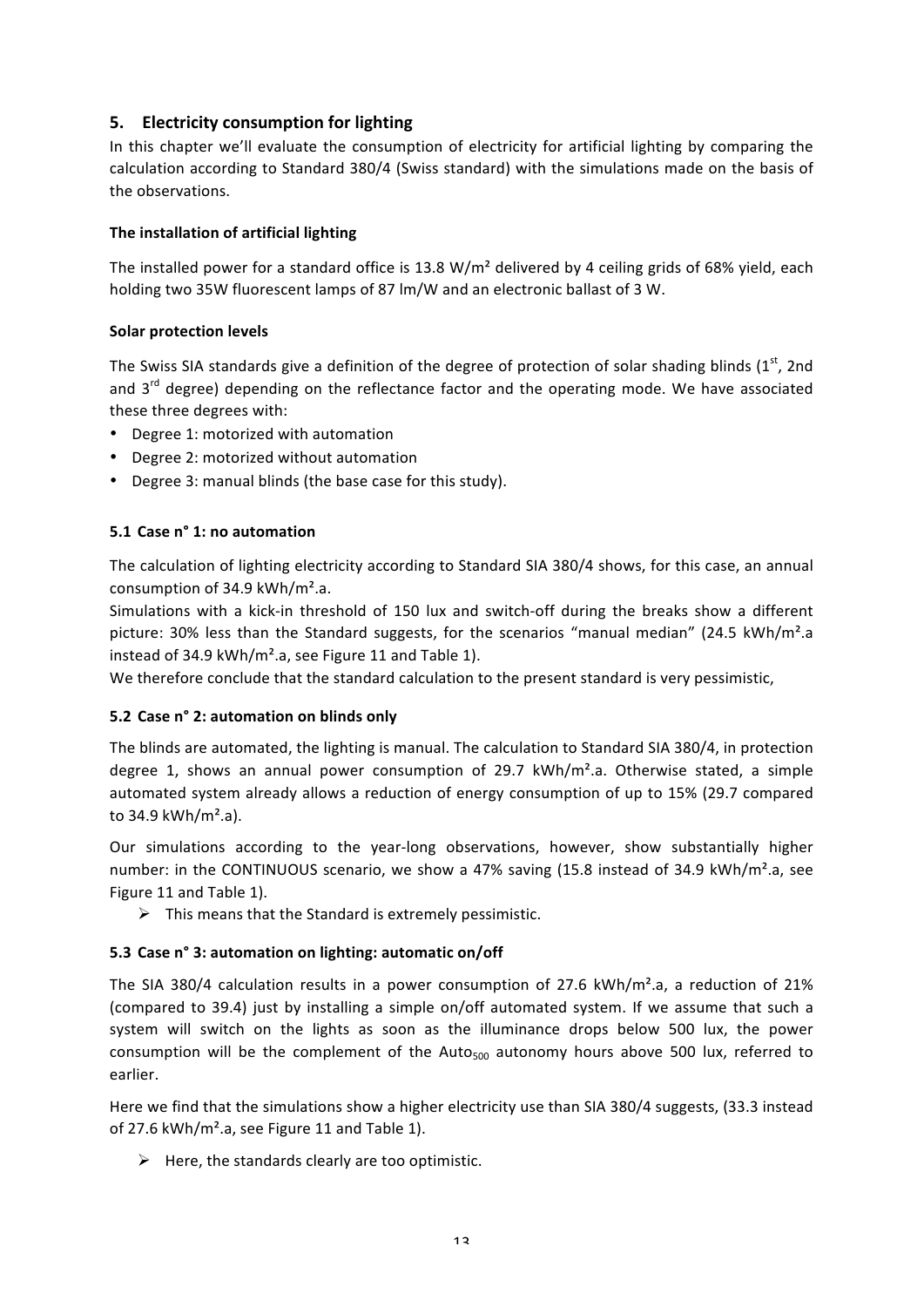# **5.4 Case n° 4: automation on both lighting (on-off) and blinds**

The SIA 380/4 calculation in this case results in a power consumption of 24.5  $kWh/m².a$ , appr. 11% lower than case n° 3.

The simulations show in the CONTINUOUS scenario a value of 26.6 kWh/m<sup>2</sup>.a, or 9% more, in RESET 27.7 kWh/m<sup>2</sup>.a or +13% (weighted for the number of windows of each facade).

 $\triangleright$  This means that the CONTINUOUS scenario is relatively close to the SIA numbers (-2.1  $kWh/m<sup>2</sup>.a$  or -8.5%, see Figure 11 and Table 1).

# **5.5** Case n° 5: automation on the lighting: auto-off

In this case, the lighting is automatically switched off when 500 lux is reached but will not switch on again. SIA 380/4 results in 25.8 kWh/m<sup>2</sup>.a, or 26% below the base case n° 1.

In the simulation procedure, we assume that the user switches the lights on when the level drops below 150 lux while they will be switched off automatically when 500 lux is reached (during office hours 7h till 18h). The result is 22.2 kWh/m<sup>2</sup>.a or -14% in the Manual Median case (see Figure 11 and Table 1).

 $\triangleright$  We can conclude that the SIA 380/4 result is close enough to the observations, with a gap of  $+3.6$  kWh/m<sup>2</sup>.a for the Median case.

## **5.6 Case n° 6: automation auto-off on lighting and on blinds**

Compared to case n°5, the standards assume that the blinds will be automatically moved which results in a slight reduction of power use:  $23.2 \text{ kWh/m}^2$ .a instead of 25.8, or about 10% less.

The simulations based on the observations show substantial savings: in CONTINUOUS -49% (at 12.4 kWh/m<sup>2</sup>.a) and in RESET -40% at 14.7 kWh/m<sup>2</sup>.a.

Here we find that the standard is very pessimistic, while the difference between the theoretical consumption and the CONTINUOUS scenario is  $+10.8$  kWh/m<sup>2</sup>.a, almost half of what the standards suggest.

## **5.7 Case n° 7: automation on lighting, dimming without stand-by**

In this case, the automation will take care of an illumination level of 500 lux: e.g.: if the level drops to 400 lux, the system will feed the complement of 100 lux. Calculations show that the power consumption will be 27.6 kWh/m<sup>2</sup>.a, a reduction of 21% and a result very similar to Case n° 3 (AUTO on/off).

Simulations for the three façades, based on the observations, show a significant difference for the weighted average of the autonomy values in the centre of the rooms in Manual Median (-26% at 20.5  $kWh/m<sup>2</sup>.a$ , see Figure 11 and Table 1).

 $\triangleright$  Here again, the calculation with the Standard is very pessimistic and the difference with the Manual Median scenario is  $+7.1$  kWh/m<sup>2</sup>.a.

#### **5.8 Case n°8: automation on lighting (dimming) and on blinds**

The comparison with case n° 7 shows that the standards expect that an automation on the blinds will result in appr. 11% lower electricity consumption: 24.5 kWh/m<sup>2</sup>.a instead of 27.6 kWh/m<sup>2</sup>.a.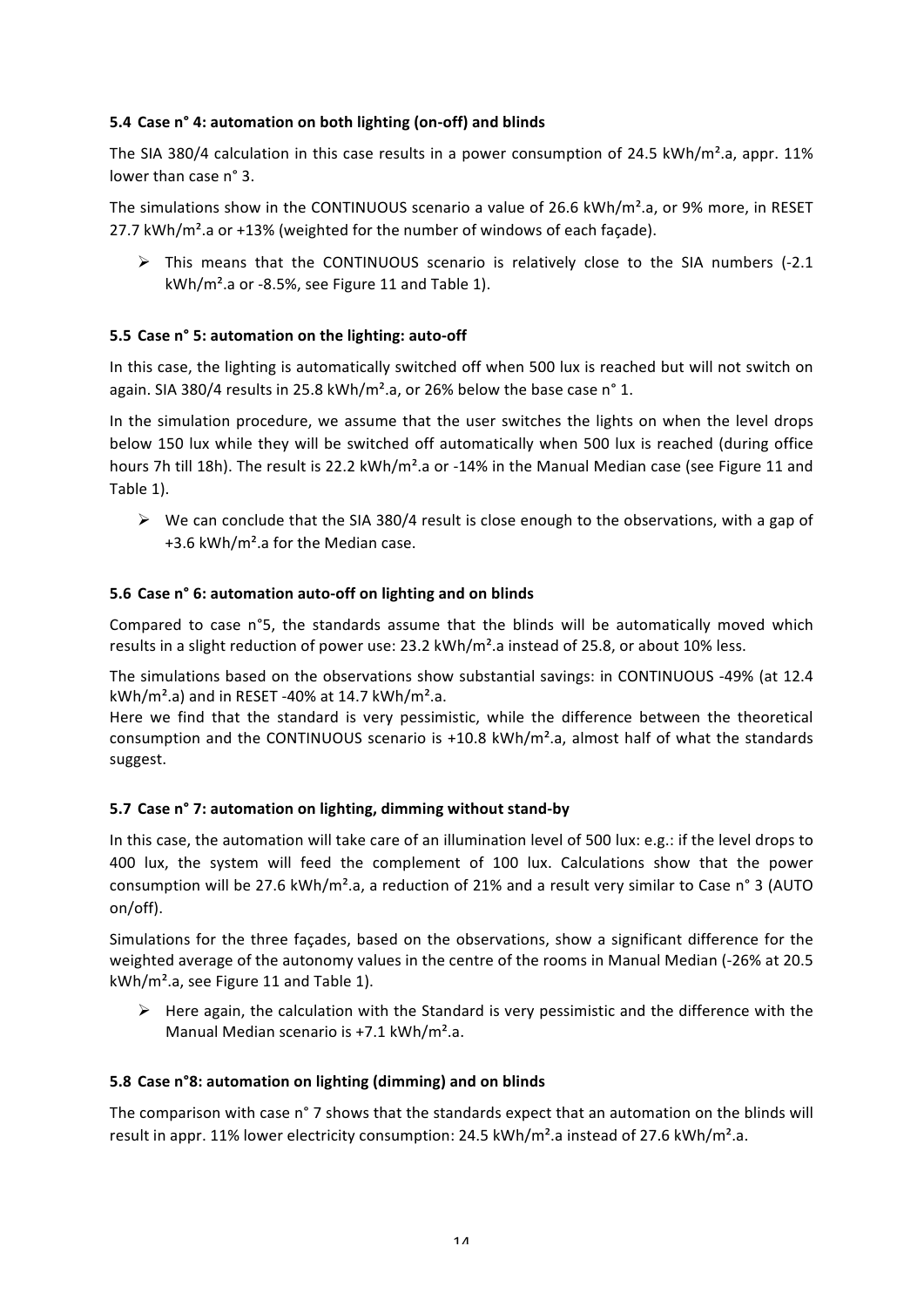Again, our simulations show much better results: -48% for CONTINUOUS, at 12.6 kWh/m<sup>2</sup>.a and -40% for RESET at  $14.6$  kWh/m<sup>2</sup>.a.

 $\triangleright$  The standard 380/4 again is extremely pessimistic, the difference between the theoretical calculation and the CONTINUOUS automation being almost one half at  $+11.9$  kWh/m<sup>2</sup>.a.

## **5.9 Summary of the energy consumption calculations**

The figure below gives an overview of the calculations and simulations for the various cases.



Figure 11*: Energy consumption for lighting: comparison between the calculations with the Swiss Standard SIA 380/4 (blue) and the simulations based on observations (red, median values).* 

|                   | Artificial lighting      | <b>Blinds</b> | SIA380/4 | <b>Observation</b> |
|-------------------|--------------------------|---------------|----------|--------------------|
| Case $n^{\circ}1$ | Manual                   | Manual        | 34.9     | 24.5               |
| Case n°2          | Manual                   | Automated     | 29.7     | 15.8               |
| Case $n^{\circ}3$ | Automatic on & off       | Manual        | 27.6     | 33.3               |
| Case n°4          | Automatic on & off       | Automated     | 24.5     | 26.6               |
| Case n°5          | Automatic off            | Manual        | 25.8     | 22.2               |
| Case $n^{\circ}6$ | Automatic off            | Automated     | 23.2     | 12.4               |
| Case n°7          | Dimming without stand-by | Manual        | 27.6     | 20.5               |
| Case n°8          | Dimming without stand-by | Automated     | 24.5     | 12.6               |

Table 1: *Summary of power consumption in kWh/m<sup>2</sup>.a for the various cases and scenarios* 

The conclusion is clear: with the exception of cases 3 and 4, the calculations as required by the Norm 380/4 result in a much higher energy consumption prediction than the simulations, often with a wide margin. The calculation method according to the norm is pessimistic or even very pessimistic, except for the case of the automation on/off.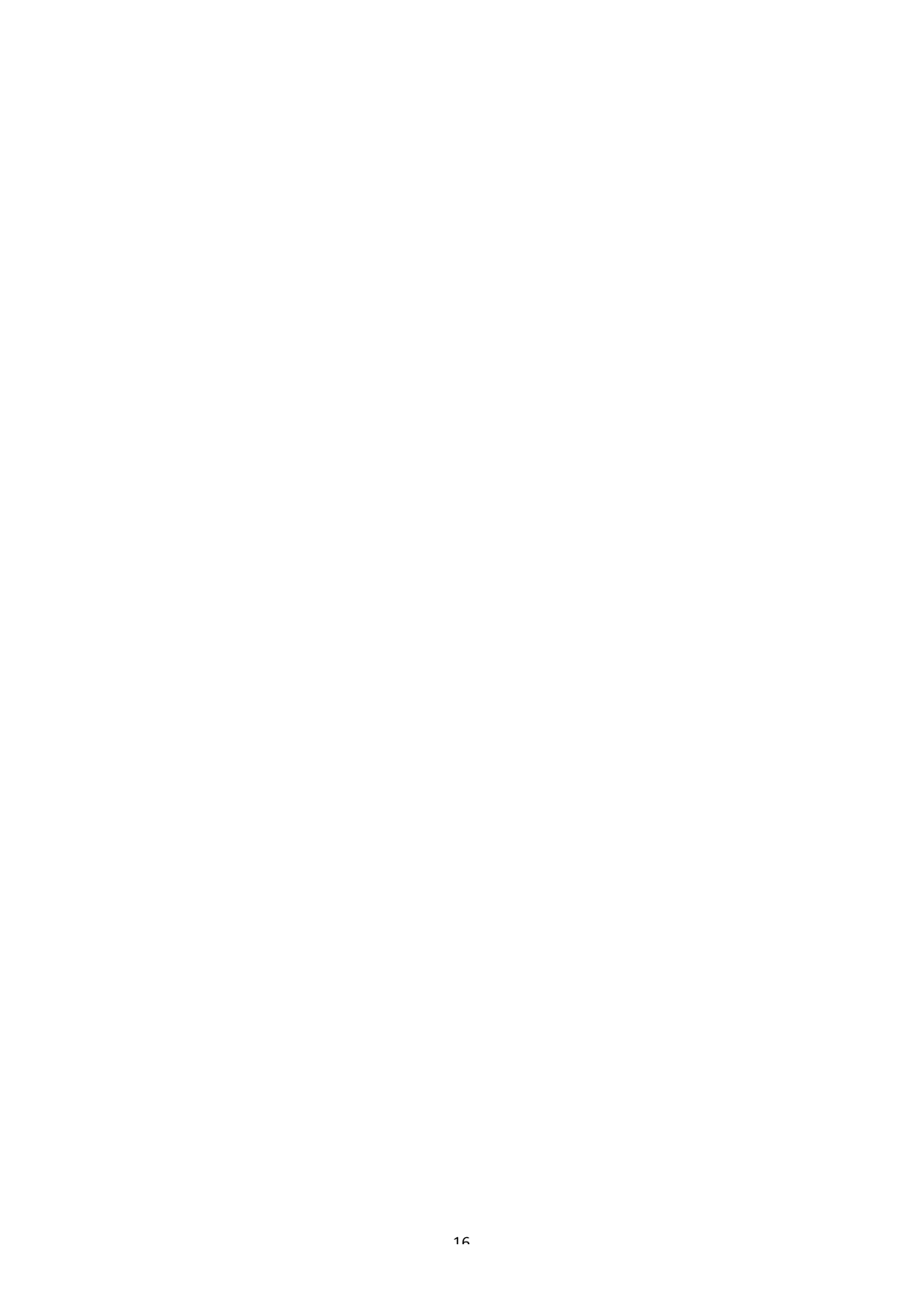# **6. Evaluation of the results**

#### The solar shading blinds and their operation

This study clearly shows that automation of solar shading blinds offers an important potential for the use of natural daylight.

- The number of moves of the blinds is extremely low: 1.74 per week on average. Only 12% of the users change the position of the blind every day, while 41% make less than one movement per week.
- The average cover percentage of the windows is very high: up to 75% of the glass surface is covered by the blinds on the south façade. Some users leave their blinds 'up' most of the time, while others leave them 'down'. This creates big differences in the need for adequate light levels.
- The orientation plays a major role and has an influence on the use of daylight and on the power consumption for artificial light. The variation is highest on the west façade which explains why the tilt angle of the slats is changed more often, the sun being on the descent. The east façade has a much lower variation.
- The quantitative influence of the colour of the slats is low, though the use of dark-coloured slats creates a visual barrier and reduces the user's comfort.
- Blinds equipped with fabric, as opposed to slats, except for black-out blinds, show a potential similar to venetian blinds.
- Variable transmittance glazing shows a potential similar to venetian blinds, if the colour is controlled by zone.
- The potential savings from automation of the solar shading blinds are very high for the two first points of the rooms (closest to the window), high in the centre and moderate in the back of the rooms. The CONTINUOUS automation system (hourly adaptation of the blind up or down) allows a gain of several hundred hours of natural light autonomy, reducing the electricity consumption for artificial lighting up to 35%. The RESET system has a slightly lower performance than CONTINUOUS on the south and east façades, but is equivalent on the west side. On average, the difference is about 10%. The RESET system however is less intrusive and will be accepted more willingly.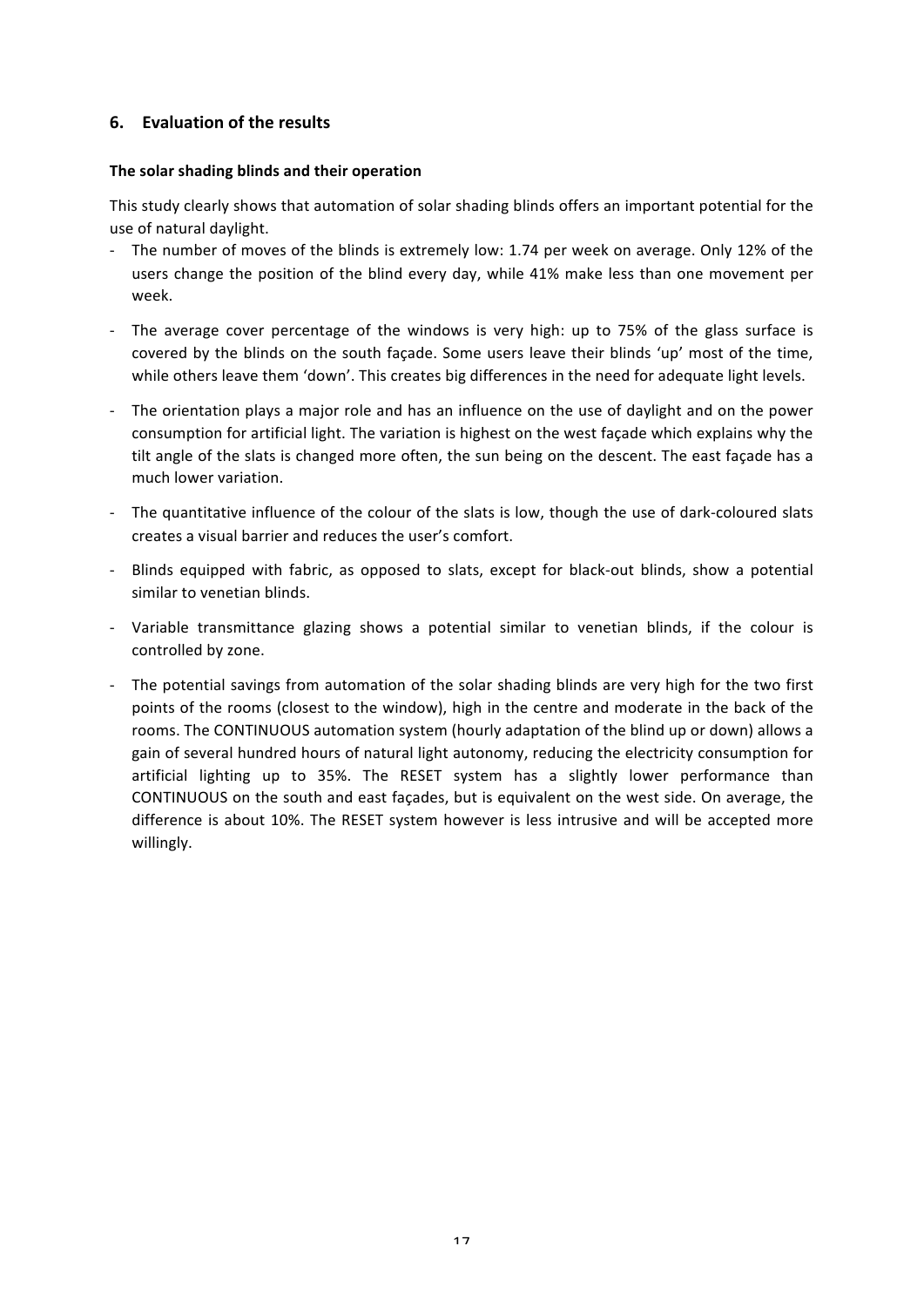# **7. Conclusions and!perspectives**

## **7.1 Review of Standard SIA 380/4**

- Without automation: It appears from this study that the calculation according to the SIA Standard is very pessimistic in the absence of automation. We observed that the users will not switch on the lights until the light level is very low. That reduces power consumption. The predicted consumption without automation should therefore be reduced by 20% to 35%.
- Automation on lighting only: this study shows that an on-off automation on artificial lighting is probably counter-productive because it increases considerably the number of hours 'lights on' when the blinds are not automated, as a consequence of the poor operation of the blinds just mentioned.
- Automation on blinds only: the energy savings potential from automating the blinds is very high, even without automating the artificial lighting. Therefore, the SIA Standard should encourage the automation of solar shading blinds as a priority, in order to realize the savings on the energy consumption for the lighting system.
- Automation on both lighting and blinds: the SIA calculation is pessimistic to very pessimistic for this scenario. The cases auto/off and continuous dimming with automation of the blinds shows a big gap between the calculations to the Standard and the simulations based on our observations. The Standard should take this into account.
- The study makes recommendations for the revision of the Standard relative to the solar shading systems.
- Natural light potential in the Standard: according to the results of this study, the Standard takes insufficiently into account the potential of natural diffuse light, as source of free and renewable energy. This should be revised and the Standards should comprise specific requirements for the optimum use of natural daylight.

## **7.2** National and international collaborations for this study

- HES Luzern: this study will serve as a basis for experimental work at Haute Ecole Lucerne. We recommend in particular the verification with the test-users of the switch-on value of the lighting late afternoon.
- Sage-Glass made data available on variable transmission glass
- Blinds with solar shading fabrics: photometric information made available by Mermet SA
- IEA: the results of this study will be integrated in the work of Task 50 of the International Energy Agency (IEA-SHC Task 50 http://task50.iea-shc.org "Advanced Lighting Solutions for Retrofitting Buildings".

## **7.3 Perspectives**

The observation during 12 consecutive months has resulted in a considerable harvest of data. These data have so far been analysed and used for information on the lighting of the rooms and have allowed conclusions on the real-life use of non-automated solar shading blinds. To complete the study and its conclusions, it would be necessary to analyse the consequences of the automation of the blinds on the **thermal** behaviour of the building. In particular, the automation system RESET has focused here only on the maximum use of natural daylight, but should also be modified to integrate thermal objectives, especially the reduction of the risk of overheating in summer conditions.